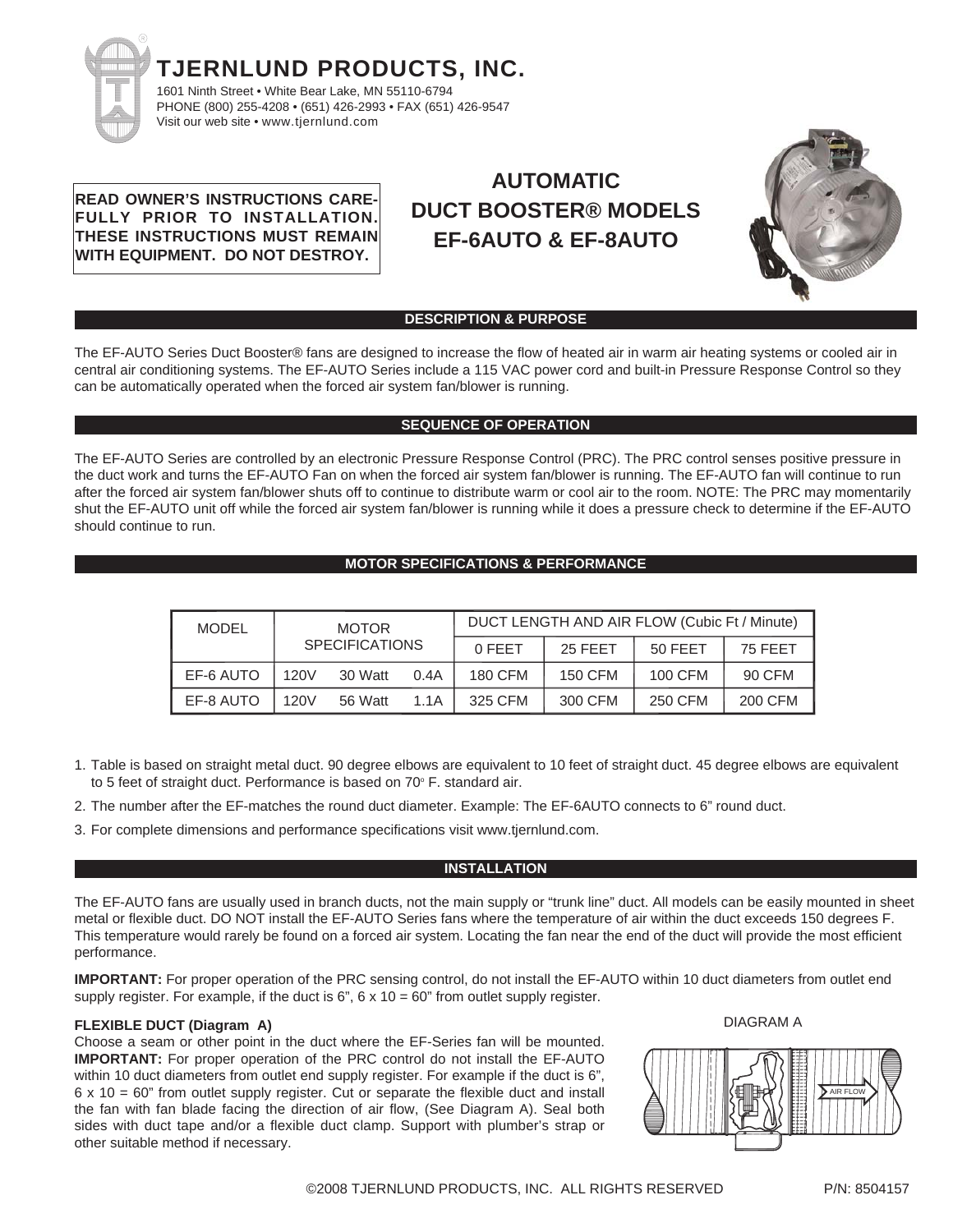## **SHEET METAL DUCT (Diagram B)**

Choose a joint on the existing duct where the EF-Series fan will be mounted. **IMPORTANT:** For proper operation of the PRC control do not install the EF-AUTO within 10 duct diameters from outlet end supply register. For example if the duct is 6", 6 x 10 = 60" from outlet supply register. Separate the existing duct sections at the joint. Cut a piece of duct on the female side of the existing duct 1 inch shorter than the shroud length of the EF-Series model being installed. **NOTE:** DO NOT CUT OFF A PIECE OF EXISTING DUCT WHICH HAS THE CRIMPED END. Insert fan in duct with fan blade facing the direction of air flow, (See Diagram B). Seal joints with duct tape. If extra support is necessary, use screws provided. Support with plumber's strap or other suitable method if necessary.

## DIAGRAM B



## **TROUBLESHOOTING**

## **FOLLOW THE STEPS BELOW FOR A NEW INSTALLATION:**

## A WARNING

It may be necessary to measure voltage during troubleshooting. **Extreme caution must be exercised to prevent injury.**

If EF-AUTO fan does not run when the forced air handler fan/blower is running, verify 115 VAC power is supplied to the outlet the EF-AUTO is plugged into. If 115 VAC power is supplied to outlet and EF-AUTO does not run follow the steps below.

Block register at end of EF-AUTO duct run and turn on air handler fan/blower. If EF-AUTO turns on with register blocked, verify furnace filter is clean. Replace filter if dirty and see if EF-AUTO turns on when air handler fan/blower is running. If filter is clean, move EF-AUTO closer to the Air handler fan/blower to see if higher pressure turns EF-AUTO on. Proceed to next step if EF-AUTO does not turn on.

**CAUTION:** You will need to check for voltage across PRC control to proceed. Pull motor leads off of M1 & M2 on PRC sensing control. With forced air handler fan/blower running, check for 115 VAC across M1 & M2 on PRC sensing control, (See Diagram C). If voltage is not present, contact Tjernlund Products, Inc. @ 800-255-4208 for further assistance.

## **FOLLOW THE STEPS BELOW FOR AN EXISTING INSTALLATION:**

## **A** WARNING

It may be necessary to measure voltage during troubleshooting. **Extreme caution must be exercised to prevent injury.**

If EF-AUTO fan does not run when the forced air handler fan/blower is running, verify 115 VAC power is supplied to the outlet the EF-AUTO is plugged into. If 115 VAC power is supplied to outlet and EF-AUTO does not run follow the steps below.

**IMPORTANT:** Unplug EF-AUTO fan from outlet before proceeding. Use a small screw driver to carefully pry sensing tube off of PRC sensing port while at the same time pulling on sensing tube, (See Diagram D). Use compressed air or blow in sensing tube going to sampling port in EF-AUTO housing, (See Diagram E). Replace tubing, plug in EF-AUTO, wait 30 seconds and turn air handler fan/blower on to see if EF-AUTO turns on. Proceed to next step if EF-AUTO does not turn on.

Block register at end of EF-AUTO duct run and turn on air handler fan/blower. If EF-AUTO turns on with register blocked, verify furnace filter is clean. Replace filter if dirty and see if EF-AUTO turns on when air handler fan/blower is running. If filter is clean, move EF-AUTO closer to the Air handler fan/blower to see if higher pressure turns EF-AUTO on. Proceed to next step if EF-AUTO does not turn on.

**CAUTION:** You will need to check for voltage across PRC control to proceed. Pull motor leads off of M1 & M2 on PRC sensing control. With forced air handler fan/blower running, check for 115 VAC across M1 & M2 on PRC sensing control, (See Diagram C). If voltage is present apply 115 VAC to motor leads to see if motor is defective. If voltage is not present, replace PRC control board or contact Tjernlund Products, Inc. @ 800-255-4208 for further assistance.

## DIAGRAM C DIAGRAM D DIAGRAM E

Motor (M1).

Motor (M2)

MEASURE FOR 115 VAC ACROSS M1 & M2 WHILE AIR HAN-DLER FAN/BLOWER IS RUNNING.





USE A SMALL SCREW DRIVER TO CAREFUL-LY PRY SENSING TUBE OFF OF PRC SENSING PORT WHILE AT THE SAME TIME PULLING ON SENSING TUBE.



USE COMPRESSED AIR OR BLOW IN SENS-ING TUBE GOING TO SAMPLING PORT IN EF-AUTO HOUSING.